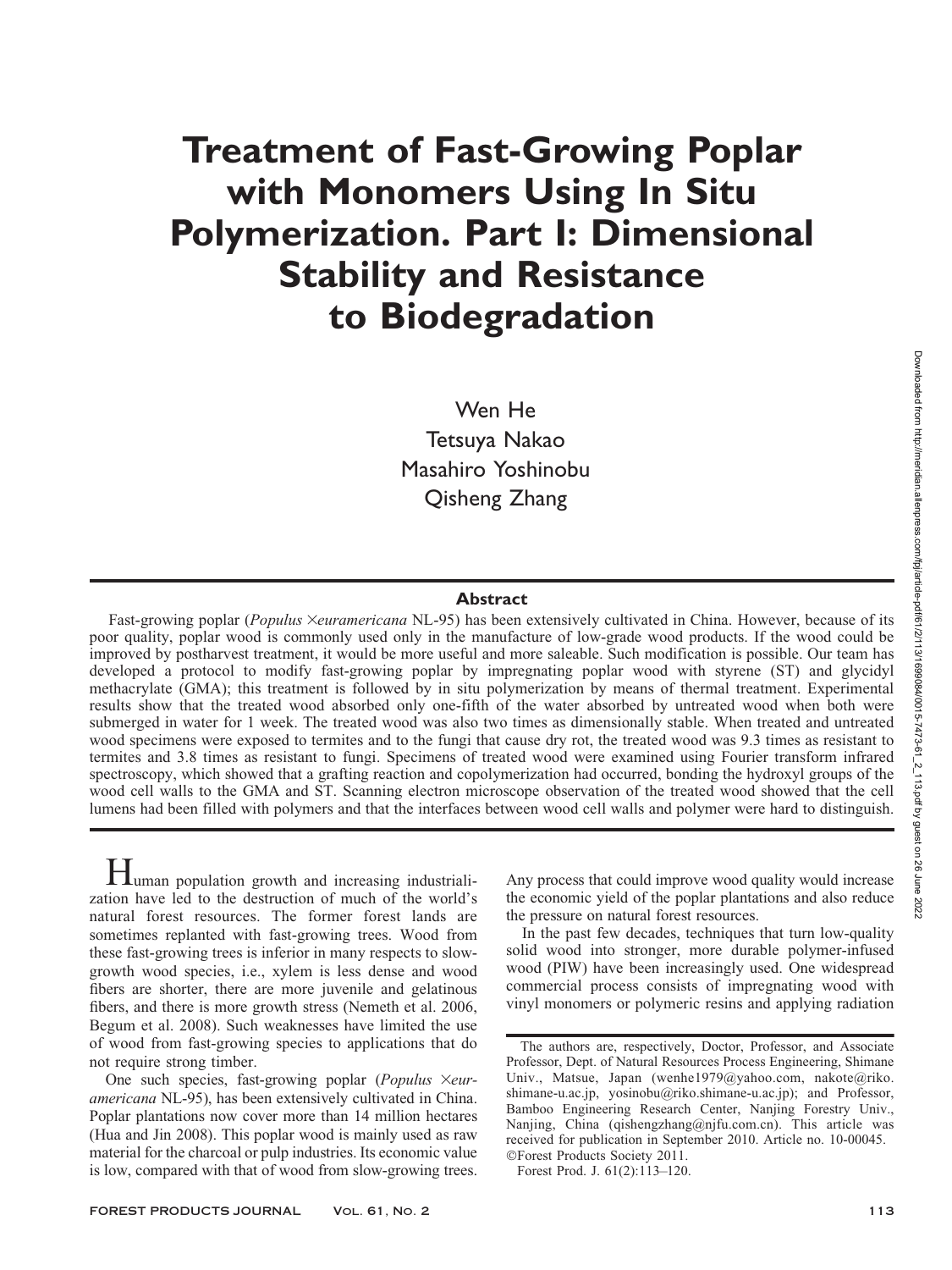or thermal treatment to catalyze in situ polymerization (Chao and Lee 2003, Asghar and John 2004, Gao and Dong 2007).

We have explored various treatment methods to determine which processes and materials produce the best PIWs.

Meyer (1981) and Rowell (1991) tested wood treated with styrene (ST), a vinyl monomer, and report that the ST significantly improves the hardness and bending strength of aspen (Populus) and birch (Betula). Fruno and Gato (1978) and Rozman et al. (1998) note that ST-treated, polymerinfused rubberwood (Hevea brasiliensis) shows greater mechanical strength and increased resistance to fungal biodegradation. However, they add that these wood products do not show significant improvement in dimensional stability. They surmise that this could be due to the fact that wood substrates contain few functional groups that will readily react with vinyl groups. This restricts polymerization with ST mainly to the lumens of the wood cells, leaving most of the cell walls untouched (Zhang et al. 2006).

The process can be improved if coupling agents are used. These agents are substances used in small quantities to obtain an interfacial bond between wood and polymers. The coupling agent glycidyl methacrylate (GMA) is widely used in traditional wood–plastic composites because its glycidyl group reacts with the wood's hydroxyl groups, while its terminal double bond copolymerizes with vinyl monomers (Devi et al. 2003). Rozman et al. (1997) used GMA and diallyl phthalate on rubberwood and noted increased dimensional stability, which they attributed to improved cross-linking between the wood and the vinyl. Recent studies show that the use of GMA when treating Scots pine (Pinus sylvestris) and sugar maple (Acer saccharum) promotes resistance to mold, fungi, marine wood borers, and insects (Takahashi 1996, Forster et al. 1997, Militz et al. 1997).

However, there has been a small amount of published research on the in situ polymerization, using GMA and ST, of fast-growing poplar. Such research would be of extreme economic benefit to the wood industry, while also advancing our knowledge of wood polymerization processes. The present study presents the results of one such research program, in which some poplar specimens were impregnated with ST and some with a combination of GMA and ST (GMA-ST); they were then subjected to in situ polymerization by means of thermal treatment. The treatment resulted in a PIW with increased resistance to water absorption, greater dimensional stability, and improved resistance to termites and the fungi that cause dry rot. Treated and untreated wood specimens were tested to measure the extent of the improvements. The microstructures of the fast-growing poplar PIW were also investigated.

## Experimental Procedures

#### Preparation of experimental materials

Our study used fast-growing poplar (Populus  $Xeuramericana NL-95$ ) wood from a 15-year-old plantation located in the county of Siyang, Jiangsu, People's Republic of China. Before the tests, the lumber was stored for 6 months in a room kept at  $25^{\circ}$ C  $\pm$  2°C and 65  $\pm$  3 percent relative humidity (RH). After storage the wood had a density of 0.38  $\pm$  0.05 g/cm<sup>3</sup> and 12 percent moisture content. Cylindrical wood specimens were prepared from clear, defect-free wood.

- $\bullet$  Specimens to be tested for water absorption and dimensional stability were cut to the following dimensions:  $25$  (L) by  $10$  (T) by  $25$  (R) mm, where R, T, L represent the radial, tangential, and longitudinal measurements of the specimens.
- $\bullet$  Specimens to be tested for resistance to decay were cut to the following dimensions:  $10$  (L) by  $20$  (T) by  $20$  (R) mm.
- Specimens to be tested for termite resistance were cut to the following dimensions:  $6.4$  (L) by  $25$  (T) by  $25$  (R) mm.
- Specimens to be investigated by Fourier transform infrared (FTIR) spectroscopy and scanning electron microscopy (SEM) were cut to the following dimensions: 15 (L) by 20 (T) by 20 (R) mm.

Analytical grade GMA, purchased from Sansyo Co., Ltd. (Japan), was purified by a course of reduced pressure distillation at  $100^{\circ}$ C to  $105^{\circ}$ C and 1.1 to 1.6 KPa. Analytical grade ST, purchased from Sansyo Co., Ltd., was cleaned using sodium hydroxide and distilled water dried with anhydrous CaCl<sub>2</sub> for 12 hours and was subjected to reduced pressure distillation at  $50^{\circ}$ C to  $60^{\circ}$ C and 1.1 to 1.6 KPa. An initiator, 2,2'-azobis-2-(methylbutyronitrile) (AIBN), was also supplied by Sansyo.

### Preparation of the impregnation solutions

Two solutions were prepared: ST monomer and a combined solution of GMA-ST at a 1:4 molar ratio; AIBN was added into both solutions as an initiator at a percentage of 1.0 by weight.

## Impregnation procedure and polymerization method

The specimens were oven dried at  $103^{\circ}C \pm 2^{\circ}C$  for 24 hours. We measured and recorded specimen dimensions and weights after drying and before impregnation. Specimens to be treated were then placed in an airtight impregnation case in such a manner that they were not in contact with each other and solution could flow freely around the exposed surfaces. They were covered with a weight so that they would not float. A vacuum of 0.05 MPa was applied for 15 minutes, removing air from the pores of the specimens. The selected chemical agent was introduced into the case, immersing the specimens. Compressed air was pumped into the system at a pressure of 0.1 MPa for 30 minutes. The pressure was then released, and the specimens were immersed under ambient pressure.

The impregnation time was 4 hours for the ST solution. Preliminary experiments had established that this time period gave the largest impregnation loading. In order to obtain the same polymer loading in the GMA-ST–treated specimens, the impregnation time was decreased to 3 hours. The time chosen was based on the different densities of the two monomers (ST at 0.9059 g/mL and GMA at 1.073 g/mL) as well as the different conversion rates of ST and GMA (ST, 47%; GMA, 85%).

After impregnation, the specimens were taken out of the case and excess chemicals were wiped from their surfaces. Treated specimens were wrapped in aluminum foil and cured at  $103^{\circ}\text{C} \pm 2^{\circ}\text{C}$  for 24 hours in an oven. The foil was removed, and sandpaper was used to remove excess polymer from the surface of the wood. The new weights and dimensions of the PIWs were recorded.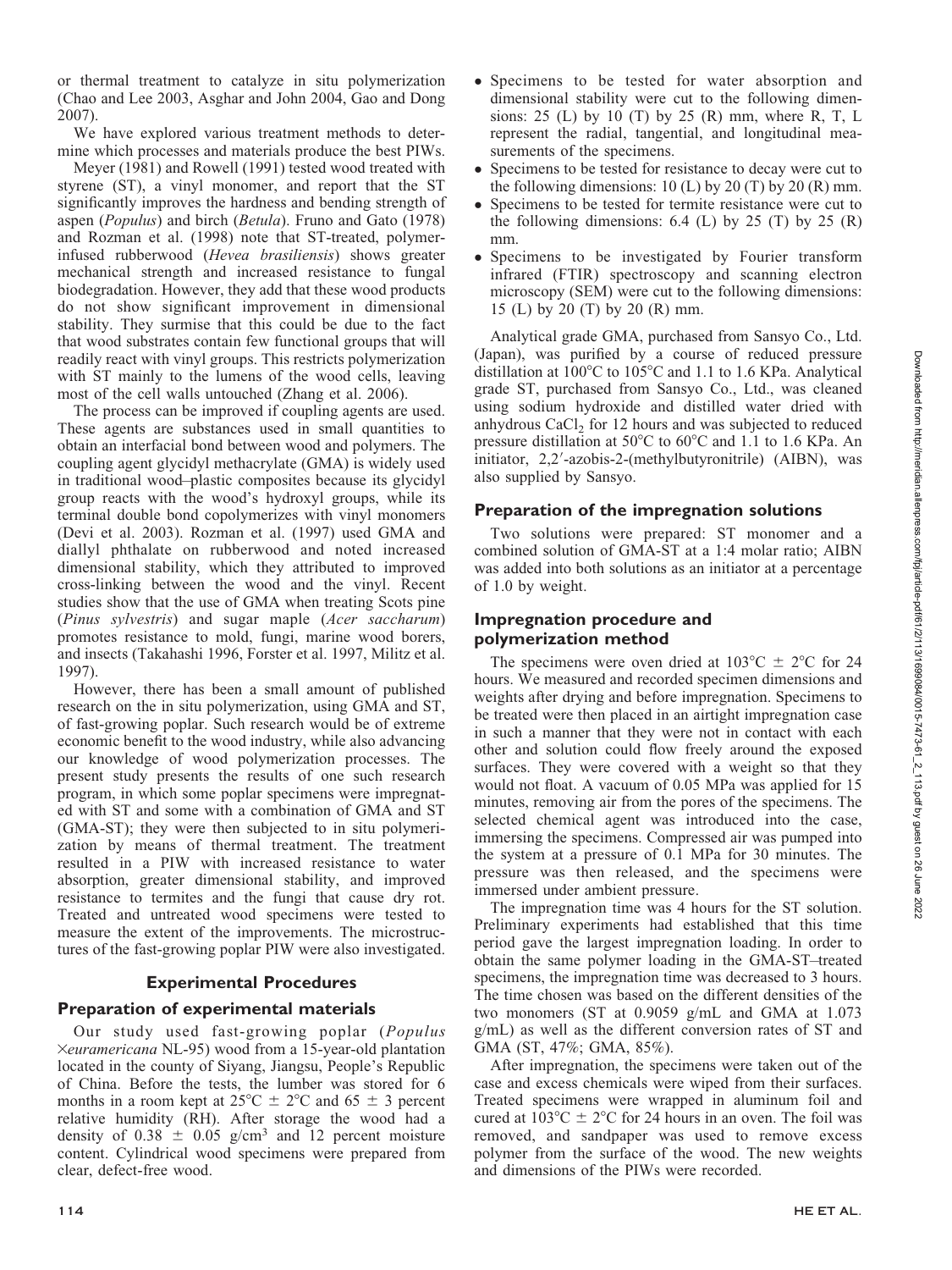Downloaded from http://meridian.allenpress.com/fpj/article-pdf/61/2/113/1699084/0015-7473-61\_2\_113.pdf by guest on 26 June 2022

The polymer loading  $(W_n)$  was calculated according to the following equation:

$$
W_p = (W_f - W_d)/W_d \tag{1}
$$

where  $W_f$  is the weight of the wood specimen after the final treatment and  $W_d$  is the weight of the dry wood specimen before any treatment. The polymer loadings of PIW specimens treated with ST and GMA-ST were 116.5  $\pm$ 10.6 percent and 118.4  $\pm$  8.4 percent, respectively, and their average densities were  $0.83 \pm 0.41$  and  $0.84 \pm 0.35$ g/cm<sup>3</sup> , respectively.

## Water absorption and dimensional stability measurements

The untreated and treated specimens were marked on the length, width, and thickness directions. Specimens were secured in a plastic frame, to prevent them from floating, and immersed in a water-filled tray at  $25^{\circ}$ C  $\pm$  2°C for up to 168 hours. Measurements were taken at 0.5, 2, 6, 24, 48, 96, 120, 144, and 168 hours. Weights of the specimens were recorded, and dimensions of the specimens were measured at marked positions, after excess water had been wiped off. These records were used to calculate water absorption (using changes in weight) and dimensional stability (using changes in volume).

Water-repelling efficiency (WRE), or resistance to water absorption, was defined as

$$
WRE (\%) = (A_c - A_{PIW})/A_c \times 100
$$
 (2)

where  $A$  is the water absorption of a specimen, and subscripts  $c$  and PIW are the untreated and treated wood specimens, respectively. A was expressed as

$$
A(wt\%) = (w_{\text{soak}} - w_0)/w_0 \times 100 \tag{3}
$$

where  $w_0$  is the initial weight of the oven-dried specimen and  $w_{\text{soak}}$  is the weight after immersion in water for 0.5, 2, 6, 24, 48, 96, 120, 144, and 168 hours.

The swelling coefficient  $(S)$ , or measure of dimensional stability, was calculated as

$$
S\left(\% \right) = (\alpha_{soak} - \alpha_0)/\alpha_0 \times 100 \tag{4}
$$

where  $\alpha$  is the specimen volume,  $\alpha_{\text{soak}}$  is the specimen volume after soaking for 0.5, 2, 6, 24, 48, 96, 120, 144, and 168 hours, and  $\alpha_0$  is the volume of the oven-dried specimen.

Antiswelling efficiency (ASE) was calculated as

$$
\text{ASE} \, (\%) = (S_{\alpha-c} - S_{\alpha\text{-PIW}}) / S_{\alpha-c} \times 100 \tag{5}
$$

where  $S_{\alpha-c}$  is the swelling coefficient for the untreated specimen and  $S_{\alpha$ -PIW is the swelling coefficient for the PIW specimen.

#### Testing for resistance to termites

The untreated and treated wood specimens were exposed to subterranean termites (Coptotermes formosanus) using a test protocol approved by the Japan Wood Preserving Association (Tsunoda and Nishimoto 1986, Tsunoda 1991). Each specimen was placed at the center of the plaster bottom of a cylindrical test container (80-mm diameter). The assembled containers were set on damp cotton pads; moisture could filter through the plaster, keeping the specimens at an RH equal to 80  $\pm$  3 percent. Containers were stored at normal environmental temperature ( $25^{\circ}$ C  $\pm$ 

 $2^{\circ}$ C). The termite test containers were examined at the same time daily, and the dead termites were removed and tallied. The numbers of living termites in each container were counted after 3 weeks of exposure. At the end of the test period the wood specimens were washed, dried at  $60^{\circ}$ C  $\pm$  $2^{\circ}$ C for 48 hours, and weighed. The loss of mass from the specimens was then calculated.

#### Testing for resistance to decay

A monoculture decay-resistance test was conducted according to Japanese Industrial Standard A-9201 (JIS 1991), using the dry rot fungus Fomitopsis palustris. Ten specimens were weighed and sterilized with gaseous ethylene. Specimens were placed in a glass jar that contained a medium of 250 g of quartz sand and 80 mL of nutrient solution and inoculated with liquid fungal cultures. The jars were then incubated at  $25^{\circ}\text{C} \pm 2^{\circ}\text{C}$  and  $70 \pm 4$  percent RH for 12 weeks. Wood specimens were then taken out and weighed. Any weight loss in the specimens was construed as evidence of the extent to which the wood had been degraded by fungal attack.

## Analysis using FTIR

FTIR spectroscopy was used to analyze the characteristic groups of PIWs. Untreated and treated specimens were prepared for spectroscopy by cutting them into small pieces with a razor blade and grinding them in a ball mill to a fine powder (median particle size, 100 µm; particles were filtered through a 400-mesh filter). The wood and PIW powders were pelletized with KBr powder in 1:300 ratios (milligrams per milligram). Pellets were scanned at a range of 500/cm to 4,000/cm; synthesized manganese oxide specimens were recorded using a Nicolet Impact 410 spectrophotometer.

## Analysis using an SEM

An SEM (an FEI Quanta 200 SEM manufactured in Holland) was used to examine the microstructure of the untreated and treated wood specimens. Thin cross sections (about  $75$ - $\mu$ m thick) were cut from the specimens with a microtome. Edges were trimmed so that the final dimension was approximately 1 by 1 mm. The sections were coated with a carbon and gold sputter and examined at  $\times$ 400 and  $\times$ 2,000 magnifications.

## Results and Discussion

#### Water absorption and dimensional stability

The water absorption  $(A)$  of untreated and treated wood specimens, as measured after various immersion times, is shown in Figure 1. Note that the untreated wood absorbed water very rapidly during the first 48 hours of immersion. Water absorption leveled off after the rapid initial gain.

ST-treated PIW showed an A of 40 percent after a week (168 h) of immersion. The untreated wood, in contrast, had an A of 150 percent. The A of the ST-treated PIW was close to one-fourth of that of untreated wood. It seems likely that is because the polymer had filled many of the wood cell lumens and wood pores, which prevented water entry (Rowell 1991, Fuller et al. 1997).

The GMA-ST–treated PIW exhibited even lower water absorption (an A of 30%) than the ST-treated PIW. Its A was only one-fifth of that of untreated wood. Its superior performance can perhaps be attributed to a grafting reaction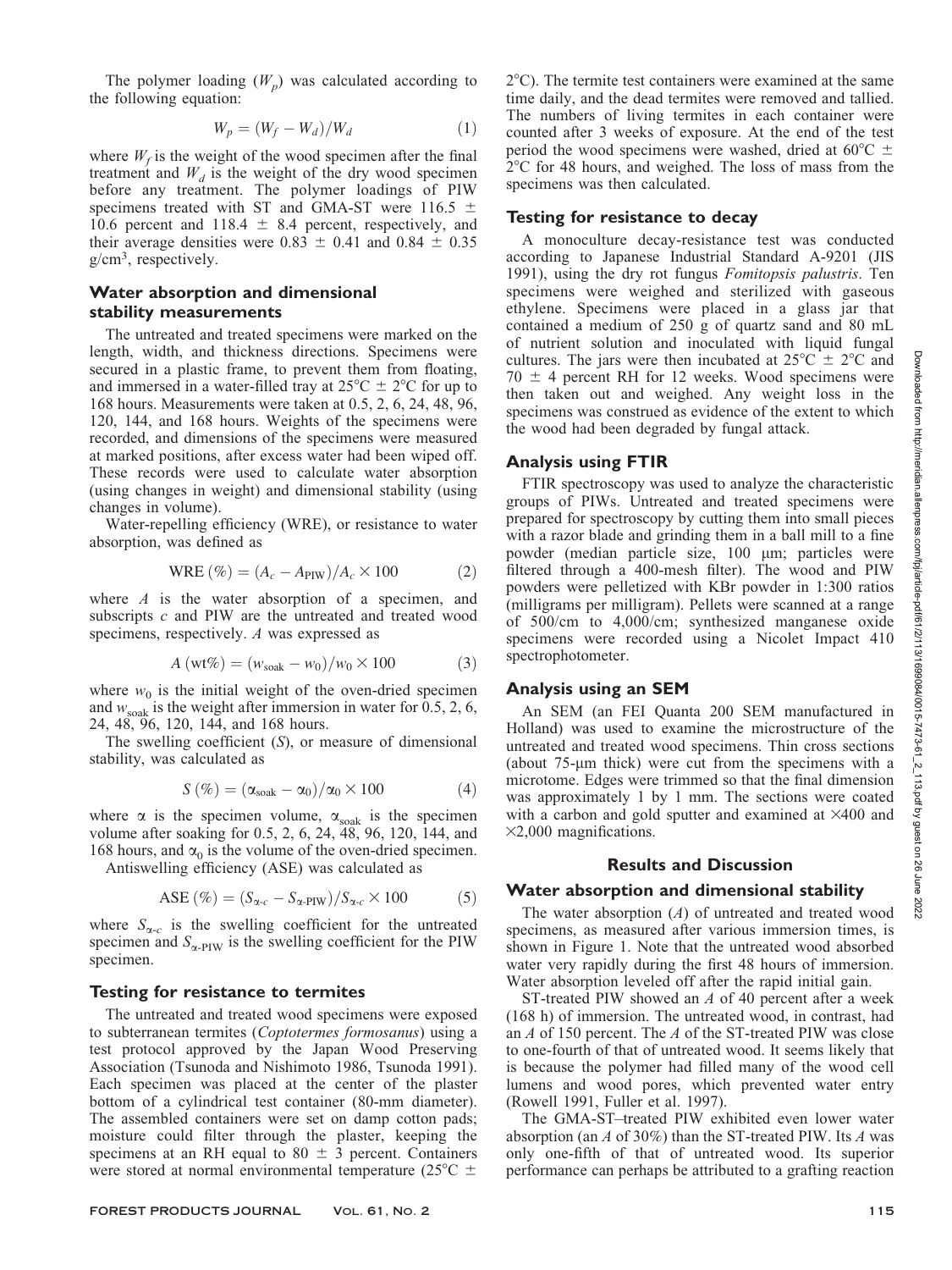

Figure 1.—Water absorption A (percent) of untreated and treated specimens over time.  $ST =$  styrene; GMA  $=$  glycidyl methacrylate.

between the GMA and the wood's cell walls. The polymer may have strengthened the cell walls and further restrained water penetration (Devi et al. 2003, Devi and Maji 2006). The probable reaction between wood cell walls, ST, and GMA is shown in Scheme 1.

Table 1 shows the WRE of PIW specimens immersed in water for various lengths of time. It was noted that the observed values were higher than those reported in prior research (Mathias et al. 1991, Devi and Maji 2006, Zhang et al. 2006). Those studies (of sugar maple and pine infused with monomers alone, or monomers and coupling agents) found WRE values that varied from 40 to 60 percent. In the present study, values varied from approximately 76 to 97 percent. Perhaps the higher WRE values for fast-growing hybrid poplar might be attributed to its lower xylem density, which allowed the monomers to more easily fill voids and penetrate cell walls. Hybrid poplar wood also has large pores, which may have filled with polymer and retarded water absorption.

The swelling coefficients, S, of untreated and treated wood specimens immersed in water for different impregnating periods are shown in Figure 2. Both kinds of PIWs show a lower S than that of untreated wood. The final S for untreated wood was approximately 15 percent, ST-treated PIW had a final S of approximately 11.5 percent, and GMA-ST–treated PIW was lowest at approximately 7 percent. GMA-ST–treated PIW was twice as resistant to swelling as untreated wood.



Scheme 1.—Grafting reaction and copolymerization between wood hydroxyl groups, glycidyl methacrylate, and styrene.

Table 1.—Water-repelling efficiency (WRE) of polymer-infused woods (PIWs) over time.

| Impregnation<br>time(h) | %WRE $\pm$ SD <sup>a</sup>  |                                 |  |
|-------------------------|-----------------------------|---------------------------------|--|
|                         | ST-treated PIW <sup>b</sup> | GMA-ST-treated PIW <sup>c</sup> |  |
| 0.5                     | $91.9 \pm 2.1$              | $97.2 \pm 1.8$                  |  |
| $\overline{c}$          | $90.82 \pm 1.5$             | $96.4 \pm 1.1$                  |  |
| 6                       | $89.8 \pm 2.1$              | $95.4 \pm 1.5$                  |  |
| 24                      | $86.2 \pm 1.1$              | $91.6 \pm 1.7$                  |  |
| 48                      | $83.9 \pm 1.1$              | $88.9 \pm 1.6$                  |  |
| 96                      | $81.0 \pm 1.2$              | $85.2 \pm 1.2$                  |  |
| 120                     | $79.7 \pm 1.1$              | $83.8 \pm 1.1$                  |  |
| 144                     | $78.0 \pm 1.3$              | $83.1 \pm 0.9$                  |  |
| 168                     | $76.6 \pm 1.5$              | $82.2 \pm 0.8$                  |  |

<sup>a</sup> SD = standard deviation; ST = styrene; GMA = glycidyl methacrylate. b Polymer loading, 116.5  $\pm$  10.3. c Polymer loading, 118.4  $\pm$  8.4.

The dimensional instability of the untreated wood is best ascribed to the presence of numerous hydroxyl groups in wood cells as well as to cell cavities (lumens). The hydroxyl groups are believed to be reactive sites; the cell cavities are major paths for moisture movement in wood (Zhang et al. 2005, 2006). It seems reasonable to attribute the low S of GMA-ST–treated PIW to the grafting reaction between the GMA and the hydroxyl groups (which reduced reactive sites) and the filling of cell cavities with polymer (which blocked moisture movement).

The ASE values of PIWs are shown in Table 2. Higher ASE values for PIWs are further evidence of significant improvement in dimensional stability.

## Termite resistance

Mass loss from termite feeding on untreated and treated wood specimens is shown in Figure 3. Visual proof of the differences in susceptibility to termites is shown in Figure 4.

The untreated wood was severely attacked by termites; it showed the largest mass loss, at approximately 25 percent. The mass losses of ST-treated and GMA-ST–treated PIWs were 4.6 and 2.7 percent, respectively. The PIWs exhibited strong resistance to termite feeding.



Figure 2.—Swelling coefficient S (percent) of untreated and treated specimens immersed in water over time.  $ST =$  styrene;  $GMA =$  glycidyl methacrylate.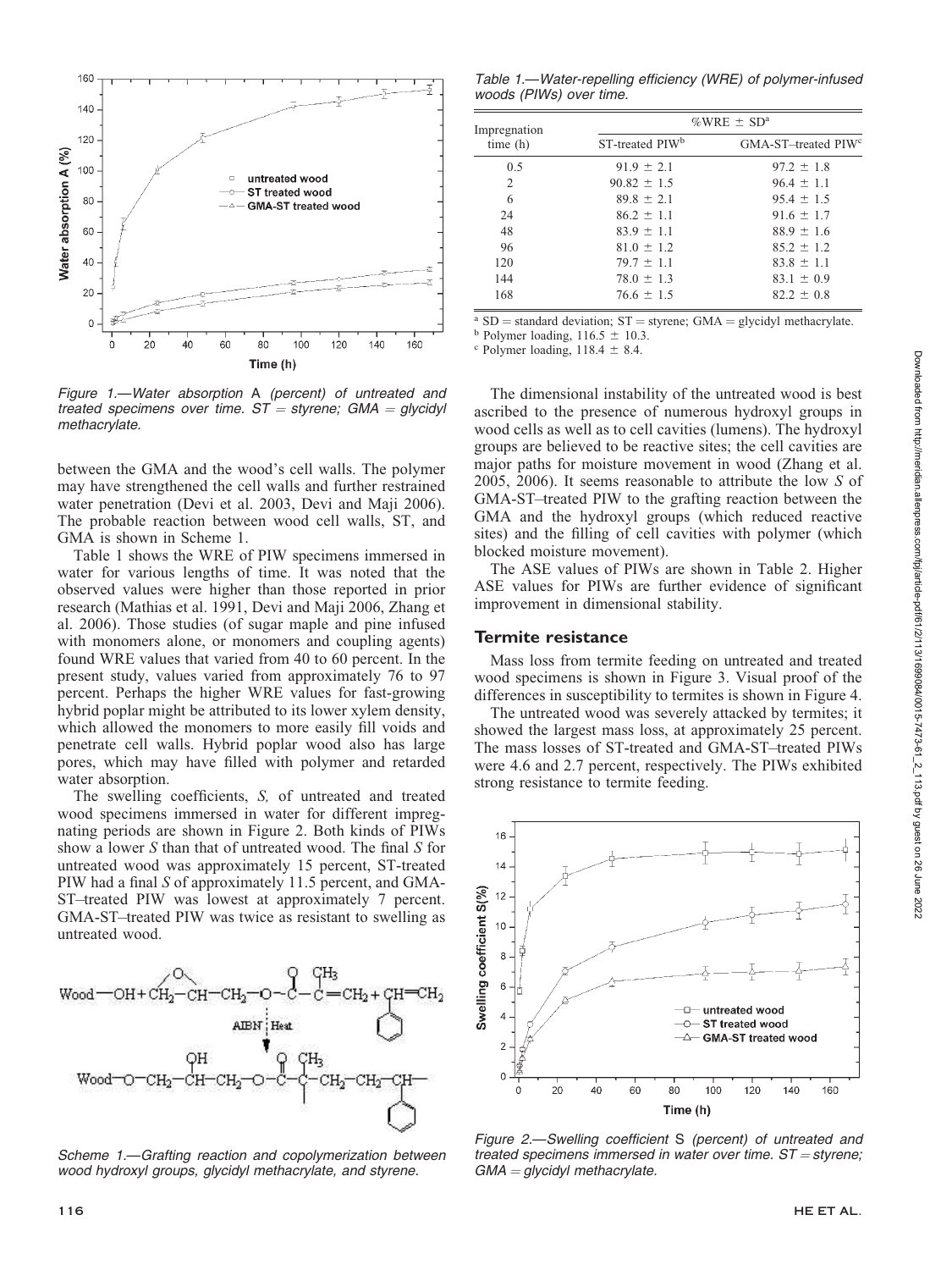Table 2. —Anti-swelling efficiency (ASE) of polymer-infused woods (PIWs) over time.

| Impregnation<br>time(h) | % $ASE \pm SD^a$            |                                 |  |
|-------------------------|-----------------------------|---------------------------------|--|
|                         | ST-treated PIW <sup>b</sup> | GMA-ST-treated PIW <sup>c</sup> |  |
| 0.5                     | $88.4 \pm 1.8$              | $93.4 \pm 4.5$                  |  |
| 2                       | $88.4 \pm 1.8$              | $84.5 \pm 2.9$                  |  |
| 6                       | $68.6 \pm 2.8$              | $77.4 \pm 2.1$                  |  |
| 24                      | $47.2 \pm 3.1$              | $61.2 \pm 2.8$                  |  |
| 48                      | $40.4 \pm 3.1$              | $56.2 \pm 4.8$                  |  |
| 96                      | $31.0 \pm 4.6$              | $53.1 \pm 3.2$                  |  |
| 120                     | $27.8 \pm 3.7$              | $53.7 \pm 2.4$                  |  |
| 144                     | $25.3 \pm 2.4$              | $52.7 \pm 3.1$                  |  |
| 168                     | $23.9 \pm 3.1$              | $51.2 \pm 2.6$                  |  |

 $^{\text{a}}$  SD = standard deviation; ST = styrene; GMA = glycidyl methacrylate.

<sup>b</sup> Polymer loading,  $116.5 \pm 10.3$ .

 $\degree$  Polymer loading, 118.4  $\pm$  8.4.



Figure 3. —Mass loss (percent) from termite feeding on untreated and treated specimens.  $ST =$ styrene; GMA = glycidyl methacrylate.

Figures 4A through 4C show untreated wood and treated wood specimens after being subjected to termite feeding. Note the large, deep grooves on the surface of the untreated specimen, evidence of termite attack. There are a few small, shallow grooves on the surface of the ST-treated PIW. There are even fewer grooves on the surface of the GMA-ST– treated PIW. This is persuasive visual confirmation of the efficacy of polymer infusion in promoting termite resistance.

Two explanations have been advanced for this resistance. Stamm (1964) and Akio et al. (1990) have suggested that polymer impregnation filled voids and prevented water absorption; termites do not thrive in the absence of moisture. Kartal et al. (2004) suggested that the polymers are slowacting toxicants that can kill termites after being ingested as food.

 $\rightarrow$ Figure 4. —Untreated and treated specimens after termite feeding: (A) untreated specimen; (B) ST-treated PIW; (C)  $GMA$ -ST-treated PIW. ST = styrene; PIW = polymer-infused wood; GMA = glycidyl methacrylate.

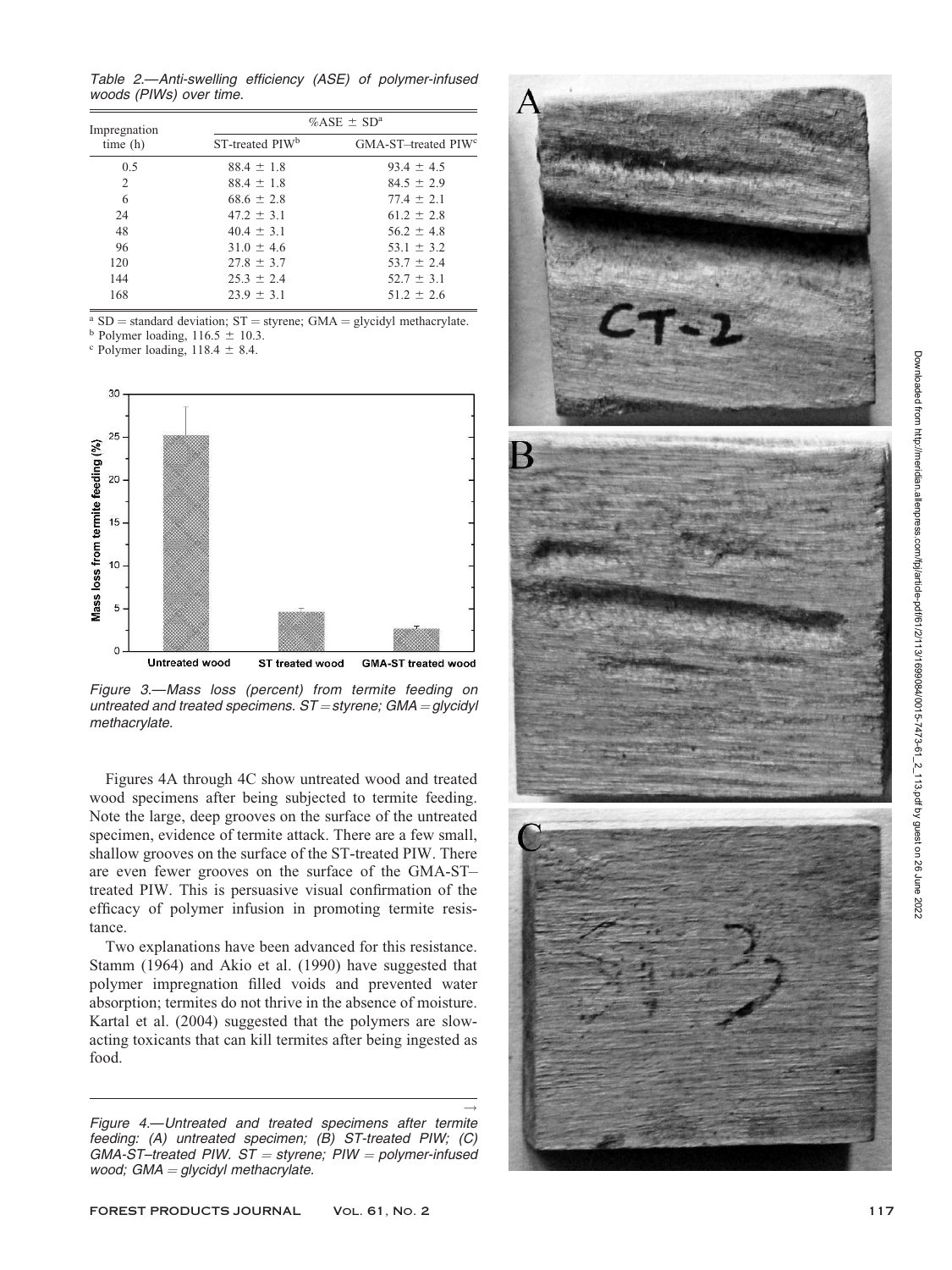## Resistance to fungus

PIWs were also tested for resistance to dry rot (also known as brown rot) caused by the fungus Fomitopsis palustris. The results are shown in Figure 5.

Of the three kinds of specimens exposed to the fungus, the two kinds of PIW were clearly the most resistant to decay. The untreated wood showed a mass loss of approximately 29.8 percent, ST-treated wood showed a loss of approximately 14.2 percent, and the GMA-ST–treated wood lost only about 7.9 percent.

The enhanced decay resistance of PIWs might be attributed to the efficiency of polymerization in excluding moisture and inhibiting mycelia spread (Yalinkilic et al. 1998, 1999). The GMA-ST–treated PIW may have shown greater decay resistance than ST-treated PIW because the grafting reaction between the hydroxyl groups of the wood's cell walls and the glycidyl groups of GMA made the cell walls even stronger, further discouraging moisture and mycelia spread.

## FTIR study

The FTIR spectra of untreated and treated wood specimens are presented in Figure 6. Characteristic groups of ST and GMA-ST PIWs and their corresponding absorption frequencies are shown in Table 3.

Martínez-Pardo et al. (1998) and Bodîrlău et al. (2009) characterized the peak at 3,404/cm, located on the curve of the GMA-ST–treated PIW, as a result of the stretching vibration of hydroxyl groups. This peak is weaker than those of the ST-treated and untreated wood specimens; it also shifted toward lower wave numbers as the intensity decreased.

According to the reaction principle shown in Scheme 1, we could reasonably assume that the decrease in hydroxyl groups was due to the nucleophilic substitution reaction of some cell-wall hydroxyl groups with GMA. The grafting of the polymers on the wood cell walls resulted in a decrease in the hydroxyl numbers in the GMA-ST–treated PIW. The corresponding shift to lower wave numbers was probably due to the transfer of some of the hydroxyl groups from cell walls to polymer chains.

At the same time, the curve of GMA-ST–treated PIW in Figure 6 shows a slightly enhanced peak for the aromatic



Figure 5.—Mass loss (percent) from decay of untreated and treated specimens.  $ST =$ styrene; GMA = glycidyl methacrylate.



Figure 6.— Fourier transform infrared spectroscopy of untreated and treated specimens.  $ST =$  styrene; GMA = glycidyl methacrylate.

skeletal vibrations observed at 1,598/cm, a small peak for Ar-H stretching vibrations ( $v_{Ar-H}$ ) at 3,022/cm, and two increased peaks for single and substituted Ar-H out-of-plane bending-wagging ( $\delta$ <sub>Ar-H</sub>) at 762/cm and 702/cm (Martínez-Pardo et al. 1998, Rutkowski 2009).

All of these observations of the FTIR spectra for GMA-ST–treated PIW suggest that the polymers grafted to the wood cell walls contained some phenyl groups, which resulted from the copolymerization of ST with GMA by means of their double bonds. However, the content of phenyl groups in the polymer seems to be quite low compared with that of the ST-treated PIW.

In addition, a slightly enhanced peak at 1,114/cm for C-O-C asymmetrical stretching vibrations may be evidence for a reaction of wood hydroxyl groups with GMA, resulting in polyether (Zhou et al. 2008, Sailaja and Seetharamu 2009).

## Microstructure of untreated and treated wood characterized with SEM

SEM micrographs of untreated and treated wood specimens are shown in Figure 7. Figure 7A shows a cross section of the vessels and lumens of untreated wood at  $\times 400$ magnification. Figure 7B is of ST-treated PIW at  $\times$ 2,000

Table 3.—Characteristic groups of polymer-infused woods (PIWs) and their corresponding absorption frequencies.

|                                                   | Wave no. $(cm-1)a$       |                          |
|---------------------------------------------------|--------------------------|--------------------------|
| Main characteristic group                         | ST-treated<br><b>PIW</b> | $GMA-ST-$<br>treated PIW |
| O-H stretching vibration $(v_{O-H})$              | 3,440                    | 3,404                    |
| Ar-H stretching vibration $(v_{A_{r-H}})$         | 3,028                    | 3,022                    |
| CH <sub>2</sub> asymmetrical stretching vibration |                          |                          |
| $(v_{\rm scCH})$                                  | 2.919                    | 2,931                    |
| $C=O$ stretching vibration                        |                          | 1,732                    |
| Phenyl skeletal vibration                         | 1,598                    | 1,598                    |
| C-O-C asymmetrical stretching                     |                          |                          |
| vibration                                         |                          | 1,132                    |
| Single and substitution Ar-H out-of-              |                          |                          |
| plane bending-wagging $(\delta_{A_{r,H}})$        | 696                      | 762,702                  |
|                                                   |                          |                          |

 $^{\text{a}}$  ST = styrene; GMA = glycidyl methacrylate.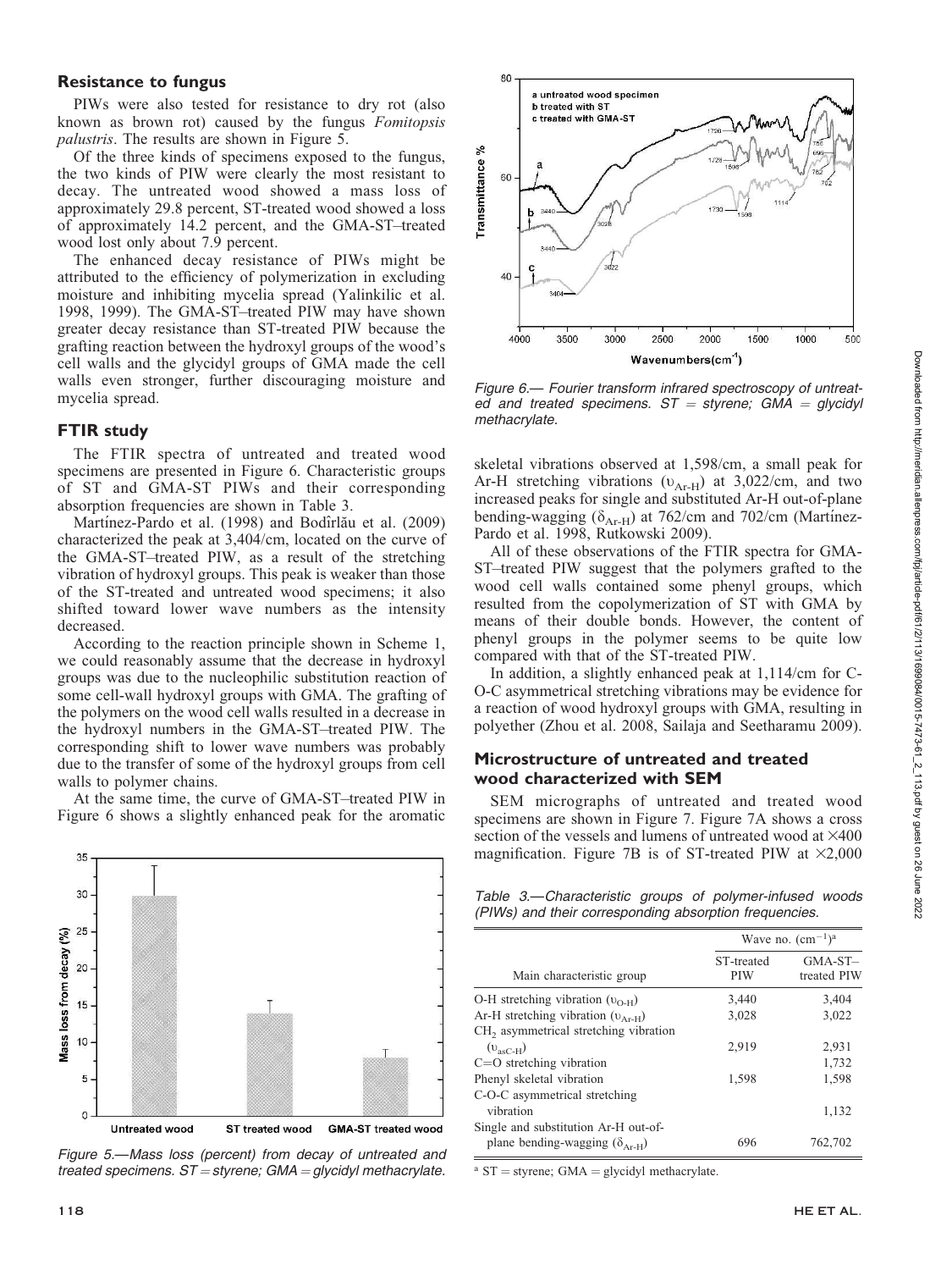

Figure 7.—Scanning electron micrographs of cross sections of untreated and treated wood: (A) untreated; (B) ST-treated PIW; (C) GMA-ST-treated PIW.  $ST =$  styrene; PIW = polymerinfused wood; GMA = glycidyl methacrylate.

magnification; Figure 7C is of GMA-ST–treated PIW at  $\times$ 2,000 magnification. It is easy to see that in Figures 7B and 7C, the wood cell lumens have been filled with polymer by the impregnation treatments.

Note that in the ST-treated PIW, the polymer did not seem to form an intimate contact with the cell walls. There are obvious gaps between the solid polymer and the cell walls. Clearly, the ST did not form a strong bond with the cell walls during polymerization. Just as clearly, the GMA-ST did. Figure 7C displays no obvious gaps between the polymer and the cell walls. This suggests that there were strong interactions between the polymers and wood cell walls during impregnation, interactions that could have been physical, or chemical, or a combination of both.

## **Conclusions**

The results from this study suggest that fast-growing poplar PIWs show great improvements over untreated wood. They exhibit

- 1. greater resistance to water absorption (3.7 times greater than untreated wood for ST-treated PIW, 5 times for GMA-ST–treated PIW),
- 2. greater dimensional stability (1.3 times greater than untreated wood for ST-treated PIW, 2.1 times for GMA-ST–treated PIW),
- 3. greater resistance to termites (5.4 times greater than untreated wood for ST-treated PIW, 9.3 times for GMA-ST–treated PIW), and
- 4. greater resistance to dry rot caused by fungus (2.1 times greater than untreated wood for ST-treated PIW, 3.8 times for GMA-ST–treated PIW).

Our analysis of the FTIR spectroscopy results suggests that these improvements were in large part due to the filling of cell lumens with polymer, as well as to grafting reactions and copolymerization between cell-wall hydroxyl groups and GMA-ST. SEM observations also showed that the in situ treatment had filled the cell lumens with polystyrene or GMA-ST copolymer; in addition, in view of the GMA-ST– treated PIW, the interfaces between wood cell walls and polymers were difficult to distinguish, again suggesting grafting reactions and copolymerization between cell-wall hydroxyl groups and GMA-ST.

In the second part of this article, we will present the results of studies on the static and dynamic mechanical properties, as well as the thermal stability, of hybrid poplar PIWs. Those results merely add to the list of performance improvements due to in situ polymerization.

# Acknowledgments

The authors acknowledge the support of Ms. Chi Fei. Thanks also go to Professor Boshen Wu of Nanjing Forestry University for SEM observation. The assistance of Ms. Simin Wang in the laboratory test work is much appreciated.

# Literature Cited

- Akio, E., T. Hiromi, Y. Sachiko, and F. Goro. 1990. Fungal and termite resistance of etherified wood and its dimensional stability. Mem. Fac. Agric. Kinki Univ. (Kinki Daigaku Nogakubu Kiyo) 23(1):25–32.
- Asghar, O. and R. John. 2004. The influence of low styrene content on the decay resistance of an aspen. Forest Prod. J. 10(1):54–57.
- Begum, S., S. Nakaba, V. Bayramzadeh, Y. Oribe, T. Kubo, and R. Funada. 2008. Temperature responses of cambial reactivation and xylem differentiation in hybrid poplar under natural conditions. Tree Physiol. 28(12):1813–1819.
- Bodîrlău, R., C. A. Teaca, and I. Spiridon. 2009. Preparation and characterization of composites comprising modified hardwood and wood polymers/poly(vinylchloride). BioResources 4(4):1285–1304.